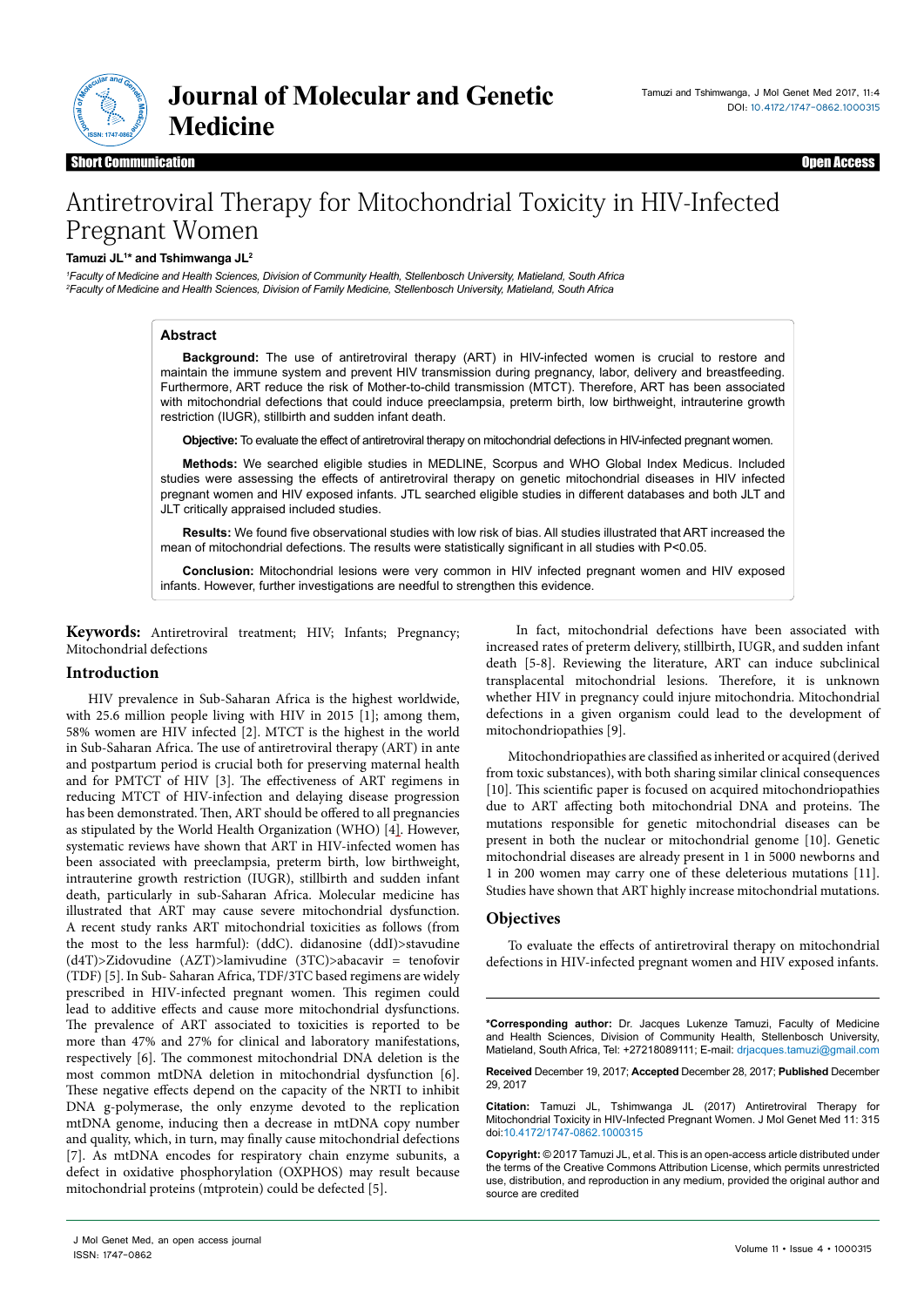## **Methods**

We systematically searched in MEDLINE, Scorpus and WHO Global Index Medicus. We included observational studies assessing the effects of antiretroviral therapy on genetic mitochondrial diseases in HIV infected pregnant women and HIV exposed infants.

The criteria for considering included studies for this mini review were HIV pregnant women on ART and HIV exposed newborn. We assessed maternal mtDNA depletion and newborn mtprotein. We included observational studies comparing cases and controls. We considered all types of ART regimens in HIV pregnant women. No other restriction criteria were imposed in terms of inclusion or exclusion studies.

JTL searched eligible studies in different databases. JLT and JLT worked independently to review full-text versions articles. The reviewers independently extracted data for study characteristics, patient characteristics, and outcomes (unadjusted and adjusted associations). Observational studies were assessed with Newcastle-Ottawa Scale. The following domains were used for bias assessment:

- 1. Is the case definition adequate?
- 2. Representativeness of the cases
- 3. Selection of controls
- 4. Definition of controls

5. Comparability of cases and controls on the basis of the design or analysis

- 6. Ascertainment of exposure
- 7. Same method of ascertainment for cases and controls

## **Results and Discussion**

We screened a total number of 217 studies, and included 5 studies; four studies have been conducted in Spain and one in Canada. All the included studies were observational studies among which four crosssectional and one prospective cohort study. All of studies analyzed the occurrence of maternal mtDNA and mtprotein in infants.

We included 5 observational studies among which four cross sectional studies and one prospective cohort study [5,7,8,12,13] (Table 1). The results were reported narratively. All mitochondrial studies conducting in HIV-pregnancies have described an increased frequency of mtDNA depletions.

The first study [8] reported the mean (SE) depletion of 44.45  $\pm$ 3.77% with P=0.001 in HIV-pregnant women and the mean (SE) mt proteins were reduced in HIV exposed infants compared to the control group  $48.79 \pm 3.41\%$  with P<0.001. The second study [9] found mt proteins were reduced in HIV-infected pregnant women, infants and foetus with respectively: 25.8%, 38.6% and 13.6% (P<0.05). The third study [10] reported the mean (SE) maternal mtDNA of  $42.66 \pm 5.94\%$ and mt proteins of  $12.82 \pm 5.73$ %. The mtDNA mean (SD) in the fourth study [11] was reduced by  $39.20\% \pm 2.78\%$ . The last study [12] revealed that the mean (SE) mtDNA/nDNA ratio was reduced by  $-18.0 \pm 6.1$ . All the results were statistically significant (*P*<0.05). All included studies were low risk of bias from 6 to 7 on Newcastle-Ottawa Scale [13].

#### **Conclusion**

Summary considerations on study quality in general, the studies did not show major problems of selection bias, the majority use the same population (HIV pregnant women and HIV exposed infants) compared to pregnant women HIV negative and HIV non-exposed infants respectively, limiting then problems of comparability. Multiple linear regressions were used in all included studies, and then adjustment for confounding factors was adequate. Ascertainment of outcome has not major biases in relation to the assessment of mtDNA and mtprotein because those outcomes are ascertained through laboratory record. Losses to follow-up would not possibly represent a problem. In most studies, losses to follow-up were not reported and the possible risk of bias is not predictable. All included studies included double-NRTI based regimens. Among them, three studies included AZT contained regimens [5,7,8]. As explained above, AZT based regimens may cause severe mitochondrial deflections implying highly statistically significant results in AZT based regimens studies.

A potential limitation of our search strategy is that only few databases were considered. It is likely to associated publication bias. However, this is a brief research has confirmed the results of previous

| Study ID                 | Study design                                                                                 | <b>Settings</b>                                                                                              | <b>Participants</b>                                                                                                                                  | <b>Interventions</b>                                       | <b>Outcomes</b>                                                                                | P-value              |
|--------------------------|----------------------------------------------------------------------------------------------|--------------------------------------------------------------------------------------------------------------|------------------------------------------------------------------------------------------------------------------------------------------------------|------------------------------------------------------------|------------------------------------------------------------------------------------------------|----------------------|
| Moren et al. [10]        | Cross-sectional,<br>prospective,<br>observational,<br>exploratory and<br>controlled study.   | Hospital St Joan de<br>De'u of Barcelona<br>(Barcelona, Spain)                                               | 35 HIV-infected pregnant<br>women and 17 controls                                                                                                    | AZT based regimens<br>and other NRTI<br>regimens           | (mtDNA) depletion<br><b>Mothers</b> $(44.45 \pm 3.77\%)$<br><b>Infants</b> (48.79 $\pm$ 3.41%) | $P=0.001$<br>P<0.001 |
| Herna'ndez et<br>al. [7] | Single-site, cross-<br>sectional, controlled<br>observational study<br>without intervention. | <b>Hospital Clinic</b><br>of Barcelona<br>(Barcelona, Spain).                                                | 27 HIV-infected and treated<br>pregnant women, and 35<br>uninfected controls                                                                         | NRTI contained<br>regimens                                 | Newborn mtprotein reduced:<br>38.6%<br>maternal mtprotein: 25.8%<br>Fetal mt protein: 13.6%    | P<0.05               |
| Hernandez et al. [5]     | Single-site, controlled<br>observational study                                               | <b>Hospital Clinic</b><br>of Barcelona<br>(Barcelona, Spain)                                                 | Pregnancy and delivery in<br>27 HIV-infected and treated<br>pregnant women versus 24<br>uninfected pregnant controls.                                | NRTI based regimens +<br>protease                          | mtDNA reduced<br>Maternal: $42.66 \pm 5.94\%$<br>Mtprotein reduced: 12.82 ±<br>5.73%           | P<0.01<br>P<0.01     |
| Hernandez et al. [7]     | Single-site, cross-<br>sectional, controlled,<br>and observational<br>study                  | Hospital Clinic of<br>Barcelona                                                                              | 24 asymptomatic HIV-1-<br>infected pregnant women<br>and 32 uninfected pregnant<br>controls.                                                         | AZT based regimens                                         | mtDNA reduced<br>Maternal: 39.20% ± 2.78%                                                      | P<0.001              |
| Money et al. [13]        | Prospective<br>longitudinal<br>observational cohort<br>study                                 | Oak Tree Clinic, a<br>provincial referral<br>centre in Vancouver,<br><b>British Columbia</b><br>(BC), Canada | $(i)$ HIV+ women (N =<br>65) using cART during<br>pregnancy (cART started<br>pre-conception or during<br>Pregnancy); (ii) HIV- women<br>$(N = 45)$ . | AZT contained<br>regimens and other<br>NRTI based regimens | mtDNA/nDNA ratio<br>$-18.0 \pm 6.1$                                                            | $P=0.003$            |

**Table 1:** Included studies.